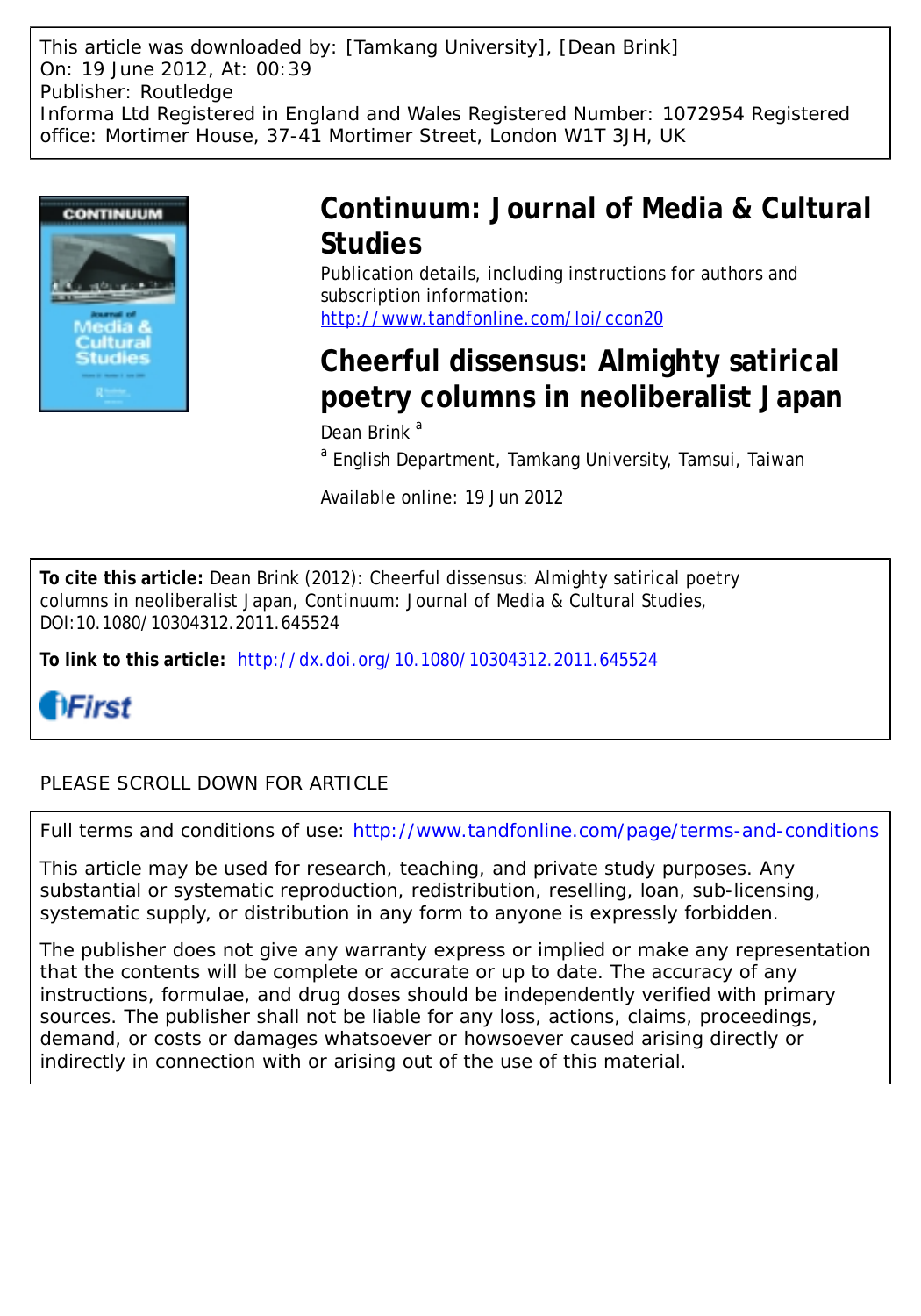## Cheerful dissensus: Almighty satirical poetry columns in neoliberalist Japan

Routledge Taylor & Francis Group

Dean Brink\*

English Department, Tamkang University, Tamsui, Taiwan

This essay demonstrates how 'current events senryu<sup>7</sup> has grafted onto the intertextual structuration of traditional Japanese poetics a foregrounding of contemporary events. As premodern Japanese poetic forms (such as haiku) depend upon working in tandem with matrices of conventional uses and associations, their intertextual deference is extreme. In modern writing, this extreme intertextuality allows foregrounding of multiple intertexts from various discourses, so as to bring to bear a density of reference in the poetry. In articulating satirical observations of current events,  $senv\bar{u}$  borrows only this conventional form of extreme intertextuality while largely abandoning (or at best parodying) conventional associations of such poetic matrices of conventional phrasings and association (common to literary senryū and haiku). Thus contemporary discourses fulfil the formal function of the poetic matrices, obviating conventional coordinates of linear expressivity in prose or free verse. This satirical poetry's radically intertextual articulations necessarily assert choices of attention as constitutive originary discourses or proto-discursive utterances capable of defying the status quo postmodern deferral of meaning and concomitant reproduction of a static 'social' that Baudrillard describes, and sustain what Jacques Rancière calls dissensus in the redefining of what is visible in the 'distribution of the sensible'.

Some things can only be said in these satirical ditties Senryū denakereba ienu koto mo ari ——Yamakami Akie (Nomi), Mai'nichi shinbun, 1 April 2011

A speaking being, according to Aristotle, is a political being. If a slave understands the language of its rulers, however, he does not 'possess' it.

——Jacques Rancière, The Politics of Aesthetics

This paper explores how present-day use of a Japanese poetic form called 'current events  $senvy\bar{u}'$  – a 17-syllable satirical form of premodern origins resembling haiku but containing no seasonal word and focusing on contemporary events and experiences – exhibits various dynamics of compliance and resistance to the extreme corporate-defined social environment of neoliberal Japan. Though those who would defend neoliberalism and globalization as a natural step in modernization routinely accept the subordination of local cultures to a neutral 'normal' corporate culture, which exists side by side the contemporary Western paradigm of postmodern indeterminacy under global capital, contemporary philosopher Alain Badiou argues that there is no neutrality outside of a given local order. He points out that the being-there of things in the world will radically

<sup>\*</sup>Email: interpoetics@gmail.com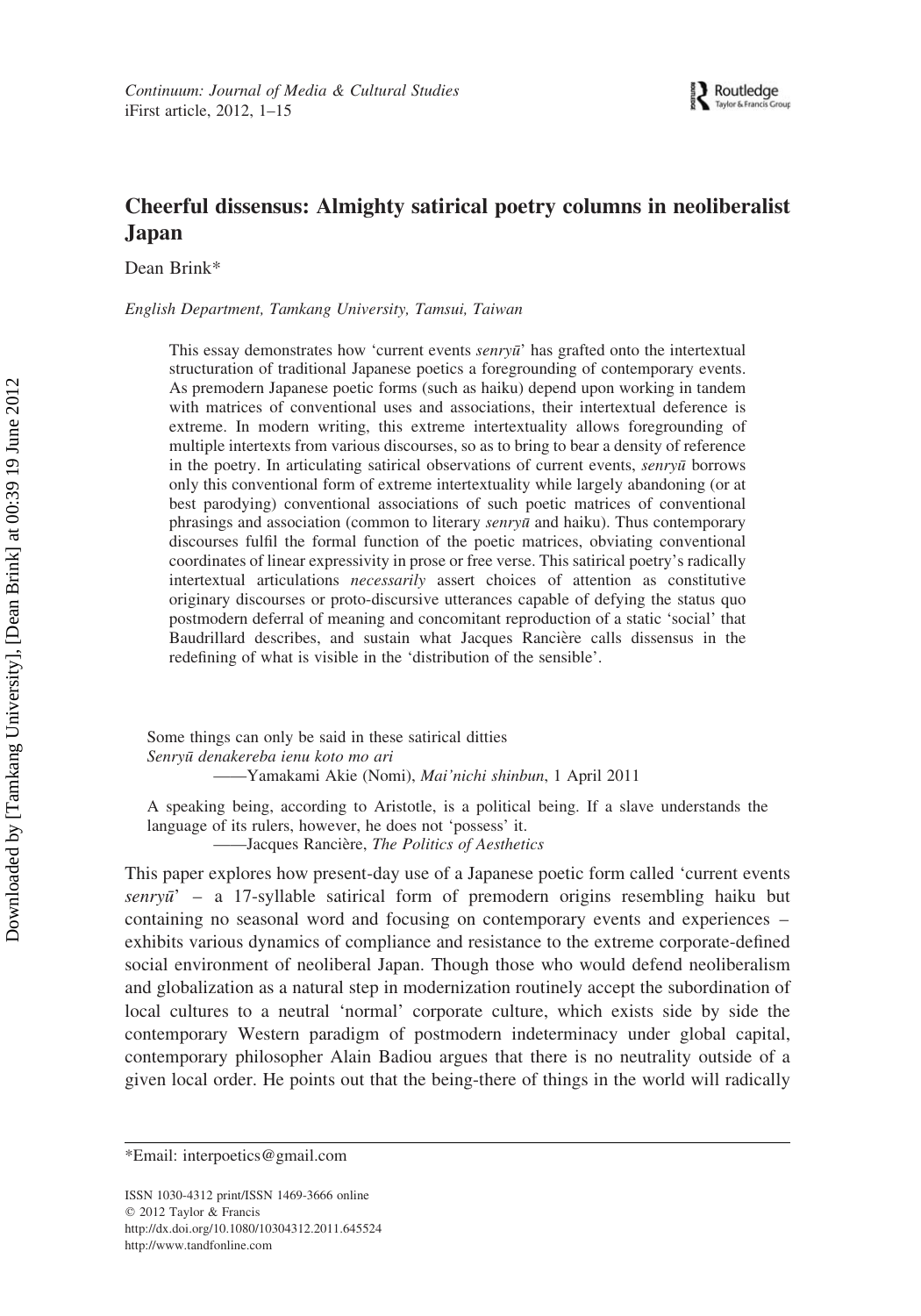differ according to the order within which they appear, and the local order presents a means for maintaining a critical perspective on globalization  $(2011, 53-6)$ .<sup>1</sup> Moreover, as perceptions of human efficacy and agency have atrophied under neoliberalized economies, globalization 'blurs the meanings of privacy, freedom and agency due to technological advancements' and preoccupation with consumerism and an accumulation-oriented ethos (Heron 2008, 87). This paper intends to show how  $\text{senry}\bar{u}$ , not unlike political cartoons, harness the extreme intertextuality conventionally present in its poetics so as to interrupt the flow of capital and its version of the post-social.

Emphasizing the openly political character of  $senv\bar{u}$  in his volume *Introduction to* current events senryū (Jiji senryū nyūmon), Japanese poetry specialist Taguchi Mugihiko distinguishes four defining characteristics: 'contemporaneity (in representing the times), criticism (in stating opinion), documentation (in being bequeathed to history), and improvisation (of the sort anyone can generate)' (Taguchi 1995, 9).<sup>2</sup> Senryū indeed have a long history of taking critical, sarcastic positions towards the prevailing authorities and were prominently included in collections not only of *senryū* but of illicit graffiti from the Tokugawa period (1600–1867).<sup>3</sup> Though literary senryū (bungei senryū) have developed in the twentieth century in contrast to this socio-political critique central to 'current events senryū' ( $ijji$  senryū), this study focuses specifically on senryū which lean towards such criticism and appear in the *Mainichi shinbun's* daily 'Almighty senryu' (Ban'no senryu  $2010-2011$ ) column.<sup>4</sup> According to the 'Almighty senryu<sup>†</sup> article on the Japanese version of Wikipedia, read as a measure of popular consensus in Japan on its current status, the comic ditty column is characterized by poems

sharply satirizing current events as well as candidly expressing a broad range of emotions (joy, anger, sadness and delight). Lately the column has been gathering popularity as a feature of the morning edition of the Mainichi shinbun, and there is an increase in up-and-coming contributors who introduce new circumstances in their lives, describing the psychological depth latent in familiar events. Every month the newspaper receives about 10,000 postcard submissions (a total of 50,000 poems), the largest in Japan. That these are singlehandedly selected by Nakata is said to be unparalleled in the world.<sup>5</sup>

One may distinguish two coexisting modes of framing enunciation in  $\text{senry}\bar{u}$ : one is a more linear, rational model of self-centred and intratextually unfolding expression; the other is a mode based on reifications of the Japanese poetics of extreme intertextuality within contemporary fashion and product discourse (Brink 2008). In these consumer discourses, various categories, series and matrices appear, in a manner precisely described by Barthes (1983) and Bourdieu (1984), who each explored the construction of consuming discourses and subjects based on criteria of taste and group or class affiliation. This paper attempts to read *senryū* as a discourse which initiates and extends critical analysis and debate within the framework of this mix of these two distinct modes at its disposal. In an age of postmodern, globalized conditions,  $senr\bar{v}\bar{u}$  indeed proves to be a surprisingly resilient means of constituting creative and effective articulations that express the otherwise politically invisible and ineffable. Jacques Rancière's discussion of 'indetermination' and 'delegitimation' in framing politics as bound up in what is visible and aesthetics as bound up in categories (as Japanese poetry in traditional forms always builds upon) may apply in particular to problems of globalization, especially aspects which are characterized by compression of time and effacement of spatial difference (Waters 2001; Giddens 1990). Senryū may be thus seen as exhibiting a convergence of both politics and art as the form includes in its sanctioned satire a *requisite* foregrounding of the poet's 'ability to see and the talent to speak', which Rancière identifies with politics and socio-political efficacy (2004, 13).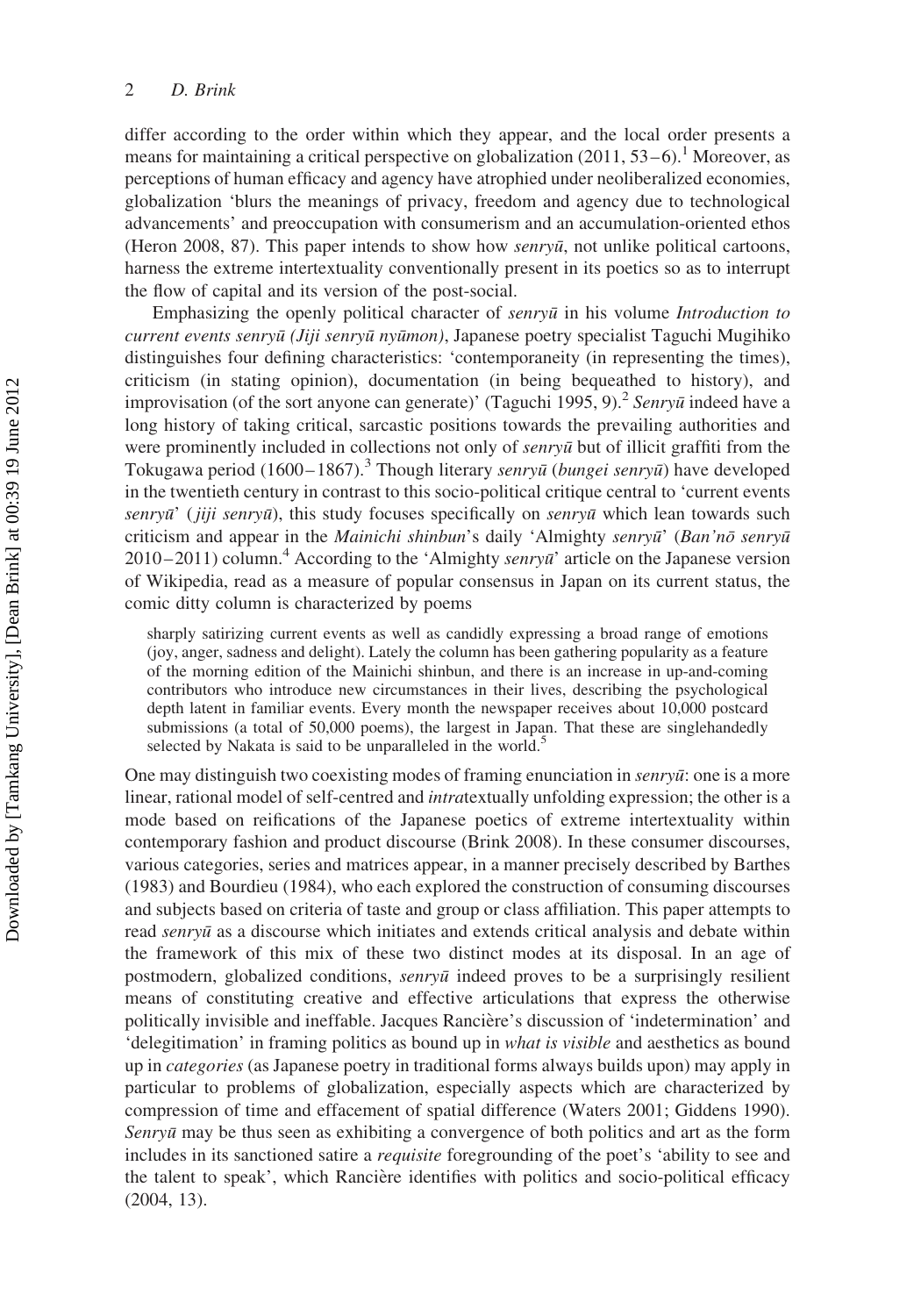Thus senry $\bar{u}$  is a uniquely positioned politically involved (if not always engaged) poetic art presenting snapshots of daily news and events in creative complaining about the state of the world in a spirit of cheerful dissensus. As *senryū* often reassert the underlying relevance (if only humorous) of specific discourses and subjects (positions) in pairs, as will be explored below, the form enables regular opportunities for reassessing what Rancière calls the 'distribution of the sensible',

the apportionment of parts and positions ... based on a distribution of spaces, times, and forms of activity that determines the very manner in which something in common lends itself to participation and in what way various individuals have a part in this distribution.  $(2004, 12)$ 

Senryū interrupt the division of discourses and the assumed places and roles one is to take within the visible, thus committing itself to a form of ongoing dissensus, in Ranciere's sense of 'the reconfiguration of worlds of experience', which in  $\text{senry}\bar{u}$  introduces 'new forms of visibility established by artistic practices [that] enter into politics' own field of aesthetic possibilities' (2004, 65).

Since 'senryū' like haiku are  $17$  syllables, the form name is sometimes translated as 'comic haiku', but the relation between these two forms can be quite distant in practice. There are two divergent modes of intertextuality in  $\text{senr}$  and haiku; simply put, haiku, like its ancestor the 31-syllable tanka, are extremely bound to a seasonal matrix of topics, while *senryū* – also a form of premodern Japanese poetry – adhering to the convention of brevity coupled with intertextual dependency – in lieu of participating directly in the seasonal matrix, instead engage contemporary historical events as implied intertexts, forming the specific mode of intertextual engagement found in current events  $\sin(y\bar{u})$ . This switch leads to criticism that current events  $senv\bar{u}$  are too bound to ephemeral contexts and are short-lived as such (instead of following Pound's dictum that literature is what stays news, it merely reflects what is news). However, as Taguchi writes, there are ephemeral senryu and senryu with staying power as documentation of important events; that  $senv\bar{u}$  include criticism makes them even more valuable (Taguchi 1995, 45).

Coinciding with the modernization of Japan, the early twentieth century saw a movement for literary senryū, what were dubbed 'new senryū'. Many senryū published in newspapers and (often self-published) books today are more refined than premodern 'old style' or Edo senryū, which were more direct and satirical with respect to socio-economic issues; yet 'current events *senryu*' carry on this Edo critical role in society (along with the more modern and universal political cartoon found in newspapers around the globe). One senryū handbook even claims that 'senryū from long ago have been valued as the main support of satirical literature' in Japan (Saitō 2007, 33). The Almighty Senryū column has a wide range of  $senv\bar{u}$ , but it retains a prominent place for the average person and includes many plainly non-literary 'current events'  $\textit{senryū}$  as well as poems which are clearly neither literary nor engaged in communicating social criticism. This spectrum reflects the tastes of the editor, Nakahata Takashi, who founded the column two decades ago. He wrote in a preface to a selection of *senryū* from his column that in part the book held an historical value in being a 'time capsule packing together all the lives people live at the start of the twenty-first century' (2005, 2). But he also sees a personal pleasure being derived by discovering that in any given senryū another has articulated what one may readily recognize from one's own experiences. He attributes the enjoyment in reading senryū to sympathetic, resonating thoughts in a world where 'everyone is lonely' (2005, 1).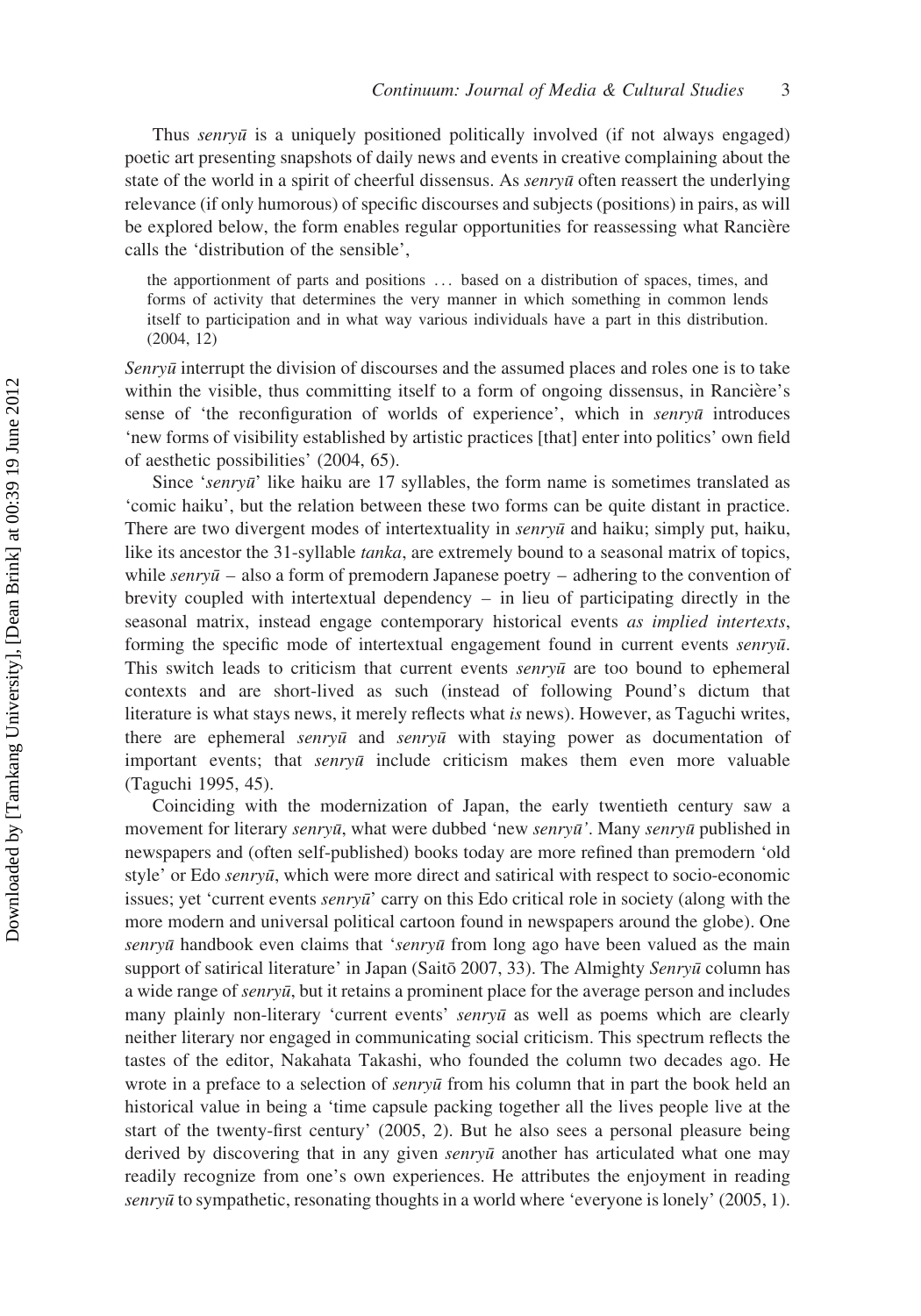#### 4 D. Brink

Indeed not a few *senryu* he chose reflect this loneliness, which certainly is a product of modern life:

Making meat and potato stew myself for one Nikujaga o jibun hitori no tame tsukuri Hirohiro (Yonezawa) (Nakahata 2005, 16)

Meat and potato stew is something more suitable for a family, thus suggesting a loss of familial connections and loneliness. The Japanese word for 'one' here suggests being 'lonely' (hitori-botchi). But such a poem is hardly a current events *senryū*. Other examples of bittersweet poems on daily life gathered in the same volume include:

Finding poop of my dead dog I cry all over again Naki-inu no fun o mitsukete mata namida Fuwa Kareeda (Ube) (Nakahata 2005, 32) I have the experience of having stepped on a slug barefoot Namekuji o suashi de funda koto ga aru B Onna [lit. B Woman] (Munakata) (Nakahata 2005, 28) A night of confusion over where to put my hands before falling asleep Te o doko ni oite neyō ka mayou yoru Mari-chan (Satte)

(Nakahata 2005, 22)

Though one might expect a satirical form like *senryū* to foreground wordplay and puns, according to one highly respected *senryū* association it is to be avoided; communication is most important (Fun'en 2002, 32). The following two examples from the early 2000s are more ambiguous, and depending on the exact date they first appeared in the newspaper, could suggest a more politicized context and meaning:

As one goes down the age bracket there are many jobs in certain areas Nenrei o sageru to takusan aru shigoto Medake Puro (Kanagawa)

Having made a reservation at the recommended restaurant there's only one customer Osusume no mise yoyaku shite kyaku hitori Kata Kuriko (Maizuru) (Nakahata 2005, 26)

The first suggests loneliness in work, getting older and unable to find a job. The second focuses on a consumer being out of touch with fashionable restaurants as one eats out alone – suggesting alienation from friends and being duped by advertisements.

Though one might reduce senryū to one manner of 'ultra-political' *illusion* of political engagement that is a disingenuous disavowal of the political, to paraphrase Zižek's 'Afterword' in Rancière (2004, 69–71), the form nevertheless articulates in a public forum what might otherwise remain confined to private conversation and thought.<sup>6</sup> It does so in part by preserving a good-humoured ethos of always (ideally) adhering to a nonvituperative mode of expressing grievances and lampooning what is observed.<sup>7</sup> Here is an example that gives expression to what may be very obvious but which no one but a  $\text{senry}\bar{\mu}$ poet would likely have the opportunity to bring into focus and articulate, for it goes against the very grain of the capitalist economy and plays on the most basic irony of modernization and its endless 'improvements' to the natural land:

Stop calling getting rid of the greenery development Kaihatsu to iu na yo midori nakusu koto Grandpa (Sakado) (BNS 10 October 2010)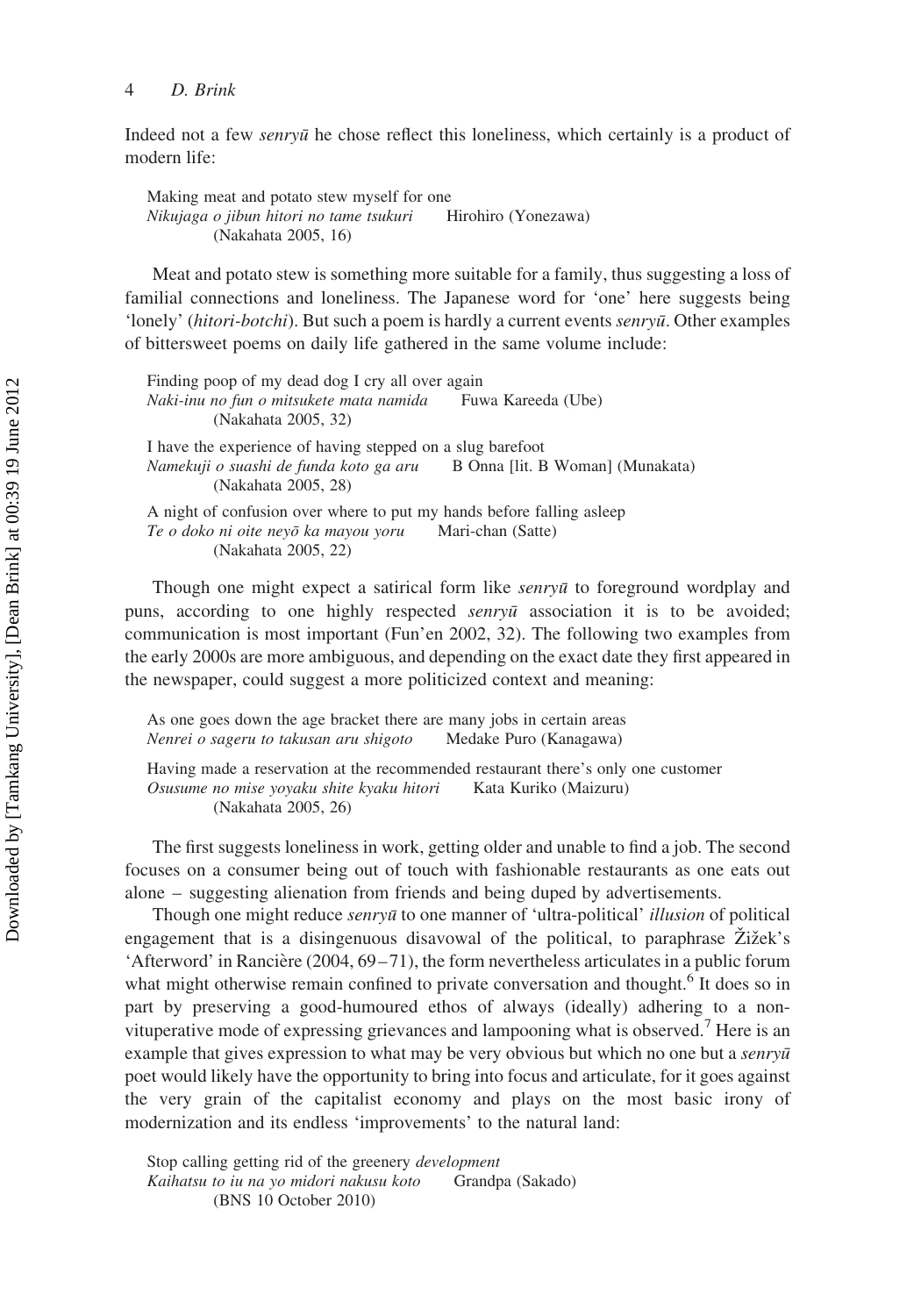The verse refuses the most fundamental premise of Japanese society: endless development, and presents an implicit challenge to the myth that Japanese love nature (Ackermann 1997).

In contemporary Japan, the problem of extreme compliance with neoliberalists, corporate culture in general, and globalization came to the fore during the Koizumi Administration (2001–2006), when the Post Office and its banking services began to be privatized under the excuse of stimulating the economy.<sup>8</sup> Tokyo University philosophy professor Takahashi Tetsuya situates neoliberalism, which he identifies with 'market fundamentalism', as deploying 'the euphemism of 'open competition' to make it seem as if everybody stood at the same starting line', even though 'in the world of finance or education' an 'unequal race is launched ... to produce "winners" and "losers"', so that not only do the 'winners' 'internalize the ideology of neo-liberalism' but also the so-called 'losers'. Takahashi sees the end of the '"classless society" or a "total middle-class" society' of postwar Japan, and 'a new "class society"'. He writes that

Neo-liberalism has been adopted as the new national policy, and the notion that this is the only way to survive global inter-national competition, that Japanese's status as an economic power is in danger, is pervasive among Japanese officials. (Takahashi 2007)

The following *senryū* from the early 2000s on the initial step of transforming the post office into a government-owned corporation suggests that the Koizumi Administration rhetoric of privatization was merely window-dressing for the creation of an exploitative elite class while an underclass must choose from among the corporate banks, giving up the security and relative equity of a more neutral government institution:

Though they call it an age where one can select one's own bank Ginkō o erabu jidai to iwaretemo Itō Sayasu (Funabashi) (Nakahata 2005, 21)

The Post Office would be fully privatized in 2007. Though one can quibble over the intricacies of the political struggles in Japan in relation to the privatization of the Post Office, no one can doubt that Japanese corporate-dominated neoliberalized society has changed from the post-bubble economy of the 1990s to the present.<sup>9</sup> Whether one attributes greater unemployment and more visible homelessness in Japan to domestic economic forces or to an American-styled neoliberal focus on the welfare of corporations at that expense of citizens, Japan is widely understood to have been in a period of stagnation (the Lost Years) since the collapse of the 1980s bubble. Senryū provide a record of how people experience unemployment and the strange sense of living in a world that functions well at the corporate business level, but leaves the population subject to it, whether conforming to it, excluded from it, or rejecting it.

Following Badiou's focus on events in situating 'the relation between things and objects, ... between indifferent multiplicities and their concrete being-there' (Badiou 2011, 53), one can recast Japanese satirical poetry as a means of mediating between events, subject-positions and the being-thereness of the world so as to stage events in the  $senvy\bar{u}$ , which themselves become history-mediating and historiographical events in their own right. As Simon Critchley writes on Badiou, 'an event is that which calls a subject into existence, into the creation a truth, whereas 'being' or that which is belongs to the order of knowledge' (Critchley 2007, 45). These poems are situated in the following manner: they position the subject at the cusp of events, bound up in the being-there of the world and its 'indifferent multiplicities' that frame the importance of these verses, which are merely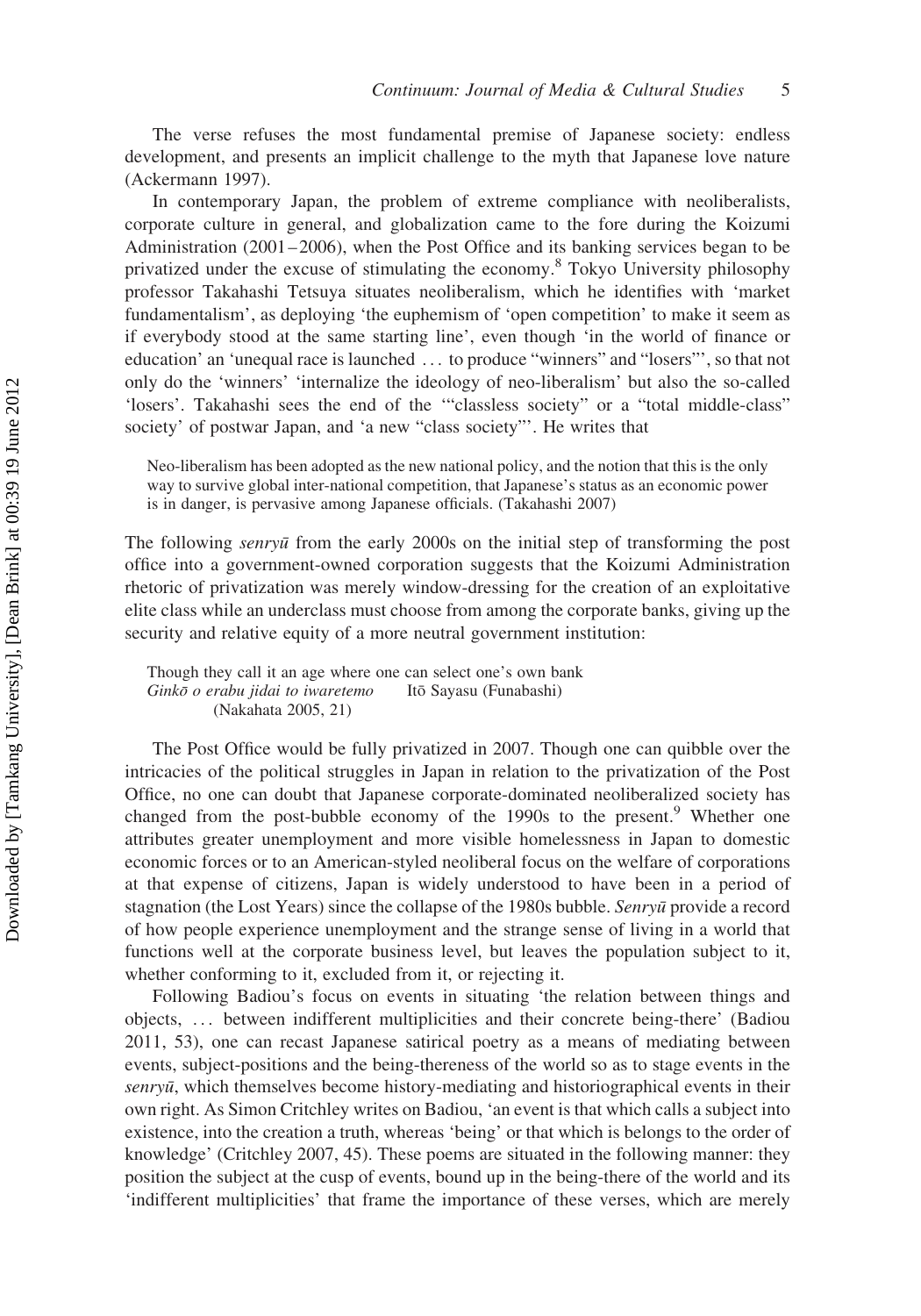a dense focusing of traces that refract the conditions of subordinate being imposed in various social situations. This positioning helps us situate the short satirical verses to be examined below as products of larger series, multiplicities, and forces that are bound up in history and which are presented as offering fresh ethical engagements if not interventions.

For instance, though perhaps not significant enough to merit a political cartoon or a critical article in a left-leaning publication, the following sustains a critical eye on the use of public relations and media to whitewash corporate images:

Not a hawk but a dog: SoftBank's image Taka janaku inu no imēji sofutobanku Manafuyu (Himeji) (BNS 10 January 2011)

The discrepancy between the corporate ruthlessness of a hawk and the advertised mascot, a dog, is satirized here. However, in maintaining an obligatory focus on ironic unconcealment in the best tradition of poetry (stating otherwise unspoken social truths), senryū refuses to be depoliticized. The following senryū, published in the days following the Great East Japan Earthquake, tsunami, and nuclear crisis, marks an irony of a company announcing its good deeds, so as to profit from the sequence of events in its public relations, rather than simply volunteering in the spirit of selfless giving:

The company advertised it is volunteering Borantia shiteru to senden suru kaisha Kashiwabara no Mimi (Kashiwabara) (BNS 23 March 2011)

Also, as it is the company, many employees may actually be doing the work as pressured volunteers, further confounding issues of volition in helping. Senryū columns provide a place to criticize hypocritical practices while they still are visible, before becoming more widely accepted.<sup>10</sup>

#### Awash in categories: Discursive double séance

Often the categories invoked draw multiple discourses into one utterance. The language used may appear to be conventionally metaphorical, but these  $senv\bar{u}$  do not merely present a play of figure and ground. They more precisely recontextualize given and observed contemporary events in terms of the underlying logic of the dead metaphors they engage in creating a satirical backdrop that transforms events. They are a perfect medium of 'expression' or engagement within the reified, alienated context of postmodern globalization. To adapt the language of Lakoff (1989, 2008, 209–21), one can see the metaphorical inheritances of schema and attributes which prepare the comic poetic references in a *senryū* as constituting the structuration of nonsense specific to it, according to the discourses drawn into it. Consider the following three verses which appear to articulate social absurdities or nonsense:

Goods weapon kill off many at no-frills prices Yoi buki wa ōku korosete tei kosuto Terada Katsu (Fujieda) (BNS 6 January 2011) What a difference a few millimeters makes in standards of beauty Bi no kijun sū miri no sa ga mono o iu Shirano Dog (Sapporo) (BNS 7 January 2011) I don't know if it's poverty or fashion Binbō ka fasshon'na no ka wakaranai Sweet Bottles (Kyōtanabe) (BNS 20 January 2011)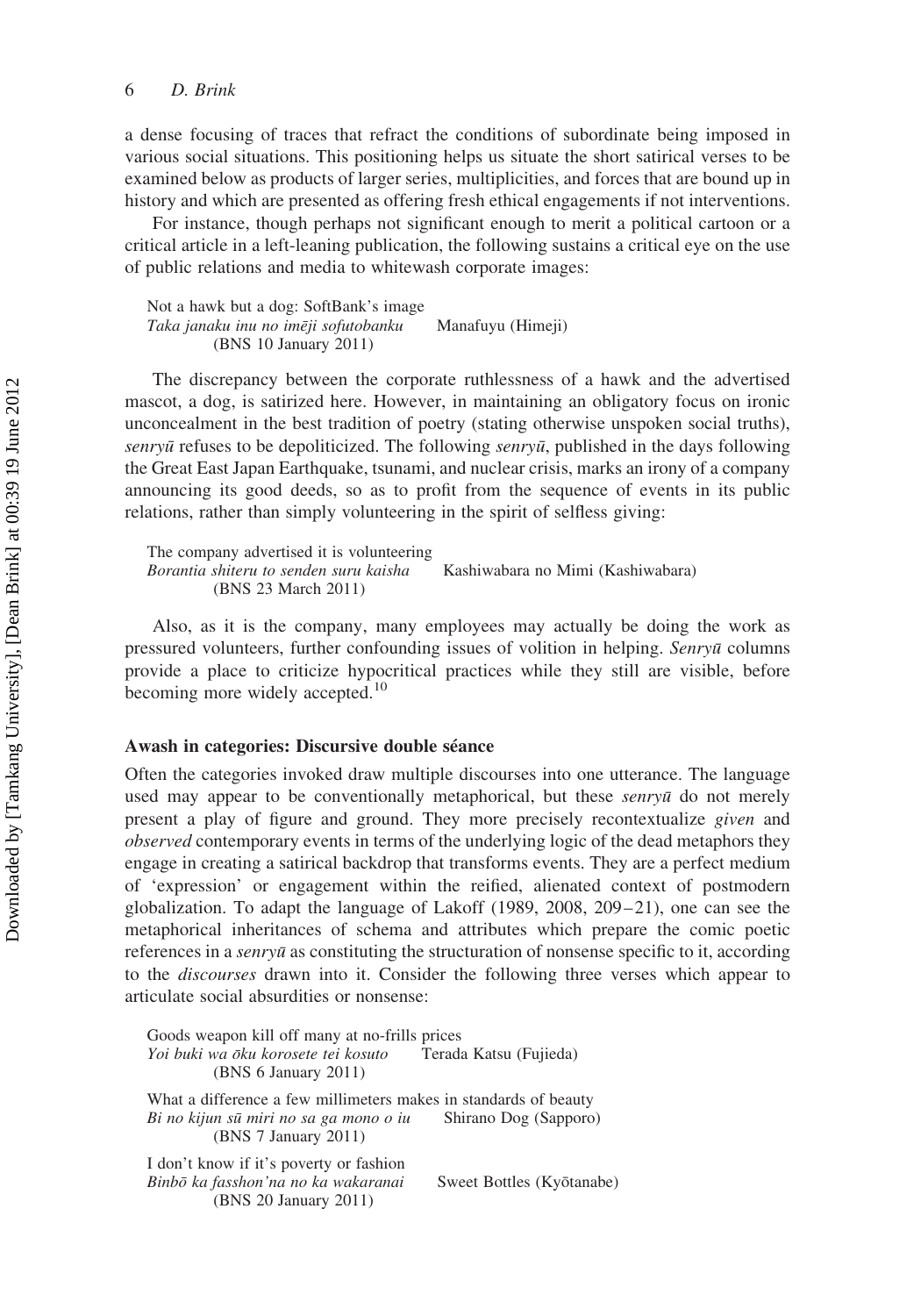The first deals with military spending, while simultaneously satirizing both consumer and military cultures and discourses. It in effect fuses these intertextual lines of reference so as not simply to create an alternative, playful and nonsensical articulation in Susan Stewart's sense of extremes of verbal playfulness in nonsense, understood as tightly compressed play predicated on 'intertextual levels that pack alternative interpretative rules' (Stewart 1978, 38).<sup>11</sup> Rather, this *senryū*, representative of many in this column, can be understood as more Brechtian in its presentation of intertextual compression not for the sake of ludic escape and ironic force (reinforcing cynicism), but rather to press readers to examine the *specificity* of the absurdity of obsessing *both* with low costs and with the rationalization of war, treating weapons as toys on sale. In effect, such  $senry\bar{u}$  challenge not only the immediate satirized assumptions but also parallel, reinforcing metaphorical inheritances. They foreground in their mode of juxtaposition what the early Derrida called the traces of destabilizing other texts, so as to render the seriousness of current events carnivalesque, but manageable as a 'double session', a 'double séance' (1981). Similarly, the second verse satirizes consumer esthetic salons, suggesting how absurd it is to quibble over standards of beauty according to fine quantifications, when judgment at such an imperceptible degree becomes subjective. In the third verse, whether the clothing is fashionable or a sign of genuine poverty suggests not only Linda Hutcheon's discussion of transideological irony (1994), but the commoditization of poverty itself, its naturalization within the norms of a neoliberal globalized society and the inequities it generates.<sup>12</sup>

In the 'Almighty senryū' column, if one does not exactly find poems exhibiting resistance to the imminent alienation under an extreme consumerism which usurps all semblance of will in subjects, there is sensitivity to it. Though the column includes many literary *senryū* on trivial experiences at home, work or other places, many of these same poems also speak to larger issues of the day. In fact, while satirically modeling selfeffacing life within a rationalized, conforming, and largely corporate-defined contemporary Japan, the poems often offer little more than critical description and tacit support for the status quo of consumer and production discourse which fills the media (news, game and variety shows, etc.). Yet  $\text{senry}\bar{u}$  in this column tend to stand with the people on the margins of the dominant corporate, neoliberal model of cultural production; here people come first, in the way reportage is predicated on trust in an undeniable first person point of view which includes a non-conventional event horizon that as such can be upsetting, even kindle a sense of the uncanny.<sup>13</sup> Directly expressive free verse by comparison is more bound to maintaining syntactical continuity and tends to generate a satirical *narrative* mode that *inhibits* the sort of intertextual engagement inherent to senryū. As we have seen, senryū often mock and satirize localized and overlapping positions by inhabiting them, ultimately foregrounding the discursive disjunctions lurking in broadly accepted bureaucratic categories and questioning them as symptoms of the post-social in Baudrillard et al.'s sense (2007, 79–94). For instance, consider the naming and implicit categorization in the following verse, which directly addresses the fixation on categories in consumer discourse:

Big selling points: cheap, cute, and seeming eco-friendly Uresuji wa yasui kawaii ekoppoi Kaminari Saku (Kōnosu) (BNS 25 March 2011)

The word translated as 'seeming' here is a playful suffix indicating resemblance and focusing the satire on the appearance of being eco-friendly while the advertising discourse alluded to may very well be misleading. The satire is based on a rational, orderly, fixed,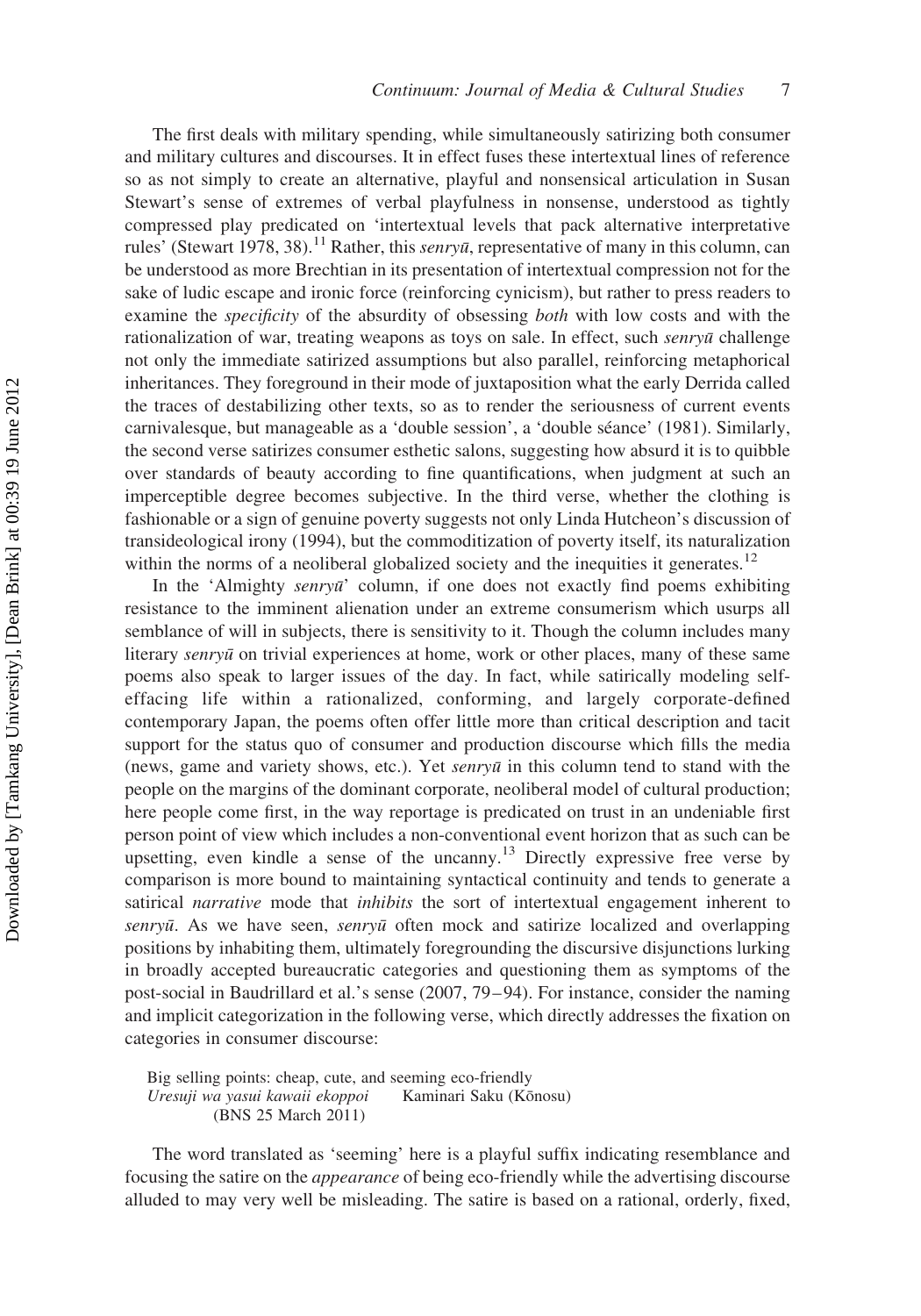#### 8 D. Brink

assumed categorical frame, which is exactly the sort of categorical matrix that traditional short-form Japanese poetry relies upon and which current events *senryū* turns on its head by foregrounding contemporary occurrences and experiences. As society today in Japan is also filled with consumer as well as medical and bureaucratic categories, particular words and phrases in a given  $\epsilon$ *enryū* unfold intertextual lines of reference not to literary allusions, but rather to the status quo commonsense of the day. Any satirically framed statement can invoke categorically oriented consumer shrewdness, even as in the following simple observation:

How horribly the dust stands out on the black furniture Monosugoku hokori ga medatsu kuroi kagu Kimura Michiko (Tōkyō) (BNS 29 March 2011)

Perhaps everyone has heard that black furniture or cars are easy to show dust, but here the categories of dos and don'ts are manifest and underscored by the 'horribly', which insures the satirical frame. The poetic distinctions and matrices now are extended through material and cultural changes made through capitalist production and fashion and advertising discourse, which itself builds on the condensed language of poetry, which has thus become ubiquitous in Japanese society in turn through poetic advertising. Yet one can not only find Japanese  $\text{senry}\bar{u}$  poetry critically used today to examine and expose alienation – unemployment, disengagement, loneliness, etc. (Sugimoto 2010) – but to show how the social as simulacra has been constituted so as to defer authority to an anonymous mix of consumer and production discourse dominating the news media: taste and distinction become, this essay argues, part of the reification of poetic matrices of association across media and genres.

The following *senryū* integrates the controlling practices of consumer culture and the evasion of consumption in the common practice of in-store reading:

I make the rounds of in-store reading from one convenience store to the next Tachiyomi o suru konbini no rōtēshon Mugi Soyogu [lit. Wheat Whispers] (Kawagoe) (BNS 19 March 2011)

Here the common practice of literally 'standing and reading' without necessarily purchasing anything itself becomes the job – literally the 'rotation' – of 'making the rounds'. 'Rotation' suggests this practice has itself become a substitute form of employment, suggesting un- or under-employment (perhaps contrasting with earlier generations, when the economy was booming and people took breaks from work in the magazine aisles without being cautioned). That the reader has to 'make the rounds' suggests a more aggressive seller-controlled consumer environment in which customers must move from store to store to avoid the embarrassment of being asked to purchase a magazine. Moreover, this verse again exemplifies the yoking together of two (or more) discourses: a consumer practice and unemployment. These discourses enter the poem as intertexts of an associated discourse, but in their pseudo-metaphorical joining they force a disjunction, a tension reflecting antagonisms and dissensus.

With intertextual disjunction – the introduction of vectors of reference to discourses at odds with one another – the poetry becomes a textual and intertextual act of selecting subject-assuming or -assimilating ideological force and omitting or demoting other discourses, so that an immediate imposition or violence is built into the language of senryū. Prose largely conforms to a rationality that is readily intelligible to so-called master narratives, to which we researchers, for all our reflexive and psychological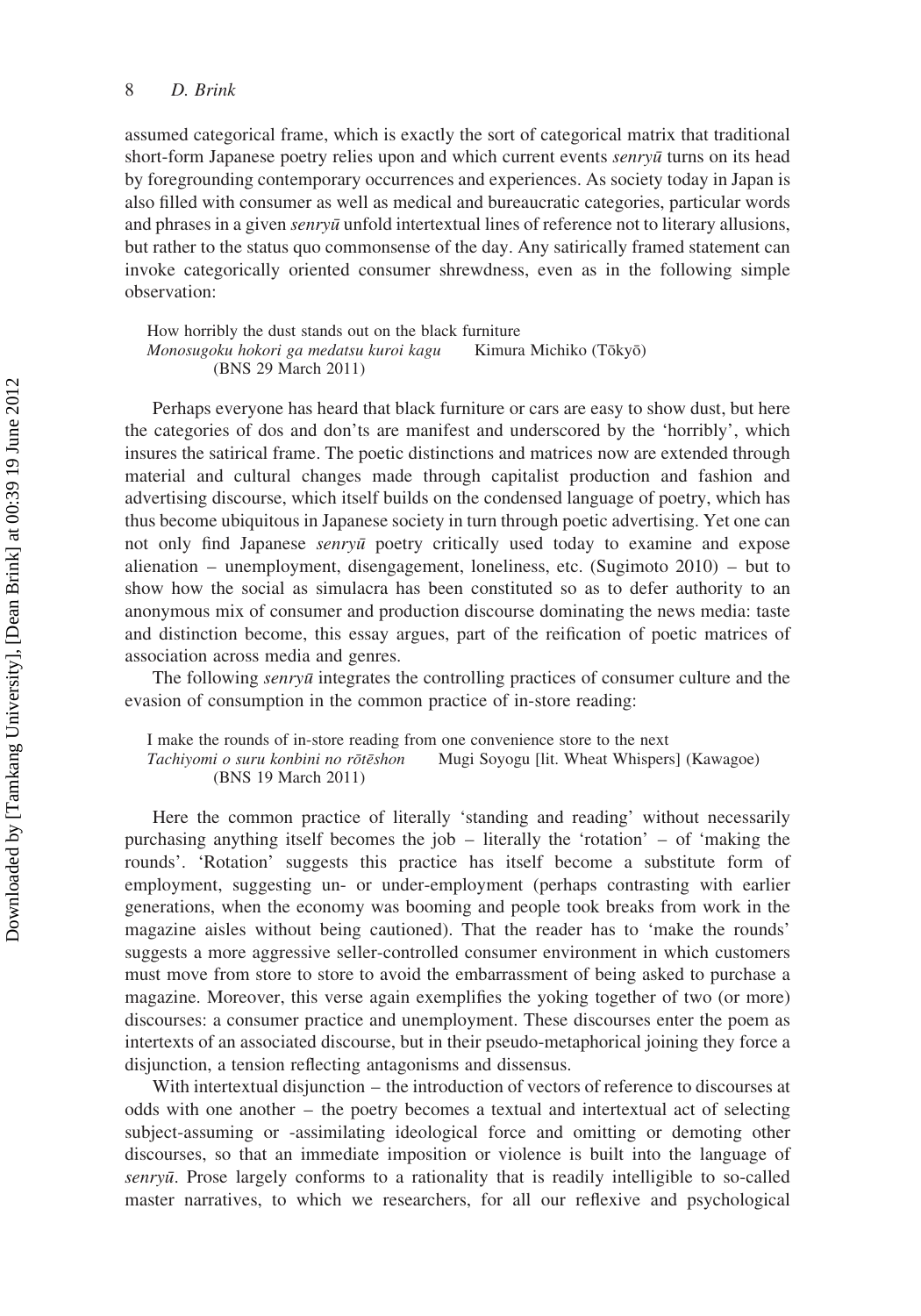explanations, are still bound. Current events *senryū*, on the other hand, being focused on intertextual disjunction, as such produce visible ideological (Lacanian) imaginary resistance. In Žižek's sense of a 'radical rearticulation of the predominant symbolic Order', senryū resituate dominant and marginal discourses and interests, thus undermining the hegemonic ascendency of one socially accepted propriety. To put it in more material terms, they refashion discursive debts, refashioning alliances with some people while distancing others: 'when a new *point de capiton* emerges, the socio-symbolic field is not only displaced, its very structuring principle changes' (Žižek 1999, 262).

Because of the highly intertextual focus of  $\text{senry}\bar{u}$ , as well as its critical function, it is a poetic form honed to have just such an ideologically corrective potential in its writing action: within the prismatic focus filtered through the form itself, the foregrounding of discursive concentrations of power and libidinal redirection of existing power assumptions allows for the radical review of contextual framing and alliances. One can see, in critically framing satirical *senryū* that the *choice of intertexts* plays a fundamental role in shaping the authorial actions in the very orientation detailed in a poem's choice of intertextual, discursive orientations. Poems on poverty, for instance, take many forms, depending on their affiliations. Here is one satirizing oneself by way of comparison to one of the robber-barons of our era:

In the next world even Bill Gates will be flat broke Biru Geitsu anoyo ni ikeba muichimon Koishi Kawa (Tokyo) (BNS 21 January 2011)

This *senryū* merely intimates poverty, but it does satirize the extreme concentration of wealth which is related to the system which allows poverty to grow along with laws protecting the interests of those with capital. It joins entirely different economic points of reference.

#### Situating  $senv\bar{u}$  as an alternative critical mode

As Laura Hein argues, 'By the mid-1990s, government and business leaders finally adopted neo-liberal policies on a massive scale' and 'just as social inequality mounted, a relatively small number of influential figures built a classically compensatory cultural nationalist movement, asserting the right to national pride, including an offensive military force, and blaming foreigners for all of Japan's troubles'. Thus, 'since 2001 the trend toward both neo-liberalism and compensatory cultural nationalism has become far more pronounced' (Hein 2008, 462). Though blaming the West would simplify any number of problems arising from neo-liberal policies in Japan, even before contact with the West, Japan had been well on its way towards destabilizing premodern life, in part through the rise of merchant lenders (the forerunners of modern banks) who formed a new bourgeoisie that displaced the ruling samurai class and inverted the feudal social order. The real question today is whether life would be better by continuing to destroy the environment by way of full embodiment of the global modern capitalist market and its ethos of accumulation, or would some forms of more local, simple self-sustained economies in the end not be better; the risks taken for the expediency of competitive development have been tragically exposed in the recent Fukushima nuclear disaster.<sup>14</sup> Simply waving the Japanese flag in fact avoids real controversies in daily practices; yet *senryū* poets do address these issues without leaving such clichés of nationalism in Japan standing.

These satirical poetry columns in newspapers are important forums for interrogating daily life and offering critical resistance to visible, embodied practices. Senryū arguably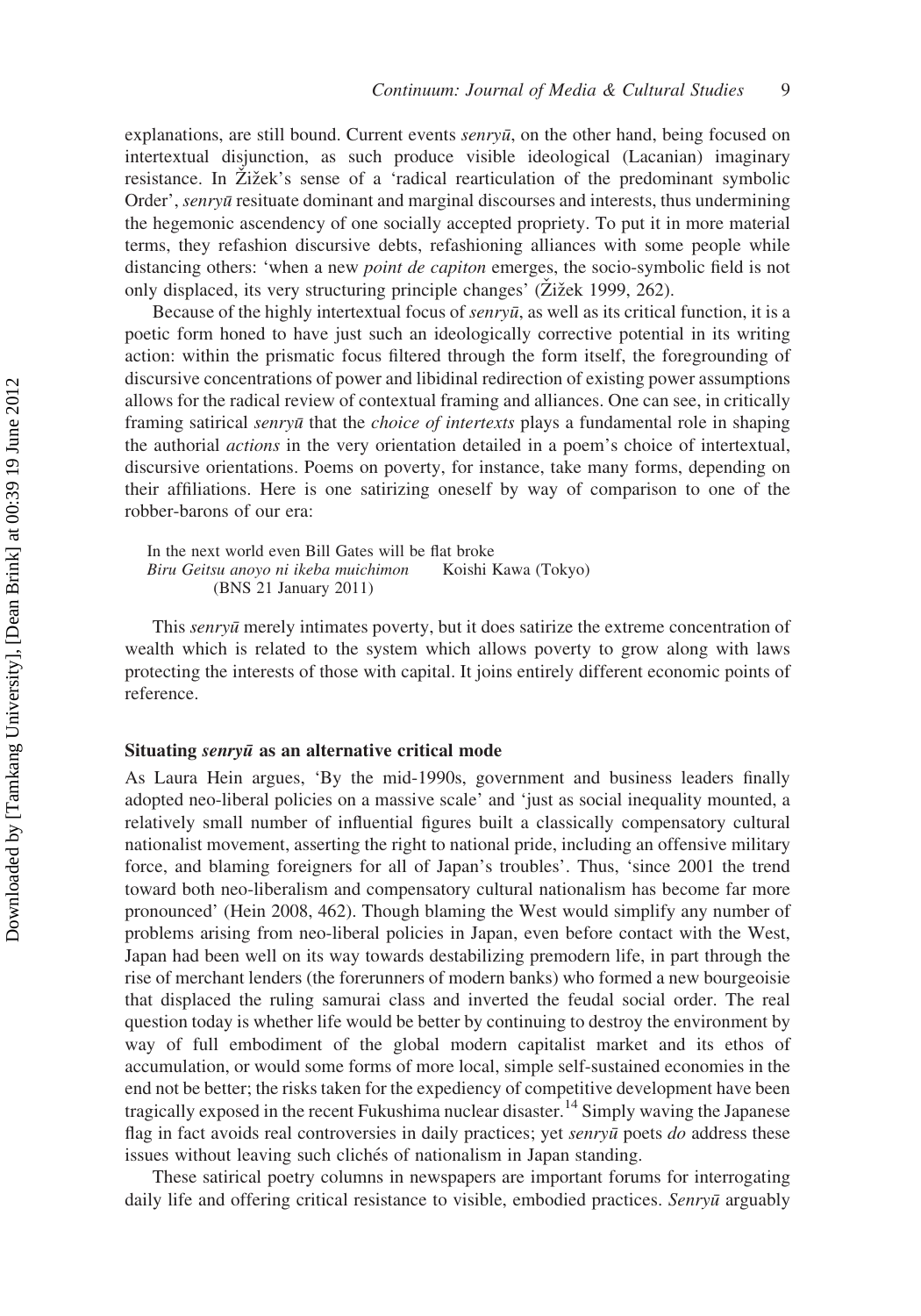#### 10 D. Brink

allow for ethical judgments that contain and transcend manifestations of globalization or corporate ascendency (reflected in Koizumi's introduction of American-style neoliberalism: privatization and stoically naturalized corporate greed). Senry $\bar{u}$  preserve a satirical tradition and a critical culture rooted in the ethical act of synthesizing relationships between discrete parties through implied intertextual diversity, as opposed to the abstractly unifying rhetoric of Japanese national unity, appearing as what Rancière calls the 'police consensus' (2004, 65). Senryū act as anamorphic dividers of language, both framing the subject as bound to a fantasy frame which projects a conventional sense of self or national identity and bringing this subject into contact with its other, something which challenges this comfortably ascendency *as a given*. On the one hand, *senryū* accomplish this doubled movement by virtue of simply being accepted as a long-established form similar to its more widely known and respected haiku but arguably of far more historical value, obliged to openly present challenges to the ascendency of the status quo. On the other hand, the anamorphosis accomplished in the creative production of  $\textit{senry}\bar{\textit{u}}$  builds a division between the unified plane of equilibrium, predicated on neoliberalist capitalist exchange and the experiences of people who do not necessarily conform in lifestyle or thinking to its ascendency in Japan.

### From awash in categories to pointed engagement: Finding critical coordinates in senryū

If global capital or neoliberal corporate culture has as a system of controlled exchange become so ascendant in our lives that it shapes the very media by which we fritter away our lives, insures our alienation and atrophied capacity to engage the world critically in true democratic dissensus, how may one articulate a complaint or even a sardonic observation in a meaningful way? Do the language games and the cultural conditions of a neoliberal society relegate all meaning to a 'post-authority' – a self-effacing subjectitude – whereby the status quo itself is left to flourish, taking on a ubiquitous and omnipotent force of insinuating anonymity? As Baudrillard writes, the social has ended precisely because of the 'implosion of meaning' and the 'destiny of inertia in a saturated world' (1994, 161). If we live in 'a world where there is more and more information, and less and less meaning' (Baudrillard 1994, 79), the problem we face is how to recover a staging ground for concentrated focus on meaning where meaning is due. For instance, if there is a scandal or an injustice, must we throw up our hands in despair and say to ourselves: it is too complicated to explain, to prove; we should just let it go. Of course political cartoons are often able to serve a function parallel to *senryū*, but they are usually limited in number, whereas 18 senryū appear in the *Mai'nichi shinbun* everyday, typically covering a broad range of news topics as well as mundane odd observations of oneself in various social situations. Extreme intertextuality, commonly functioning in Japanese poetry in traditional forms, intersects with the world of capital precisely at this juncture with the productive absenting of social discourse and the suspension of the social itself. Thus Baudrillard's postmodern post-social world of alienated others and pure exchange insures alienation by way of phrases such as 'indeterminacy' ('it's open to interpretation'). As one recent *senryū* puts it: there seems to be no spirit of protest against injustice in Japan:

The fine youth today see nothing in demonstrations Demo nante wakai okata wa kusa o hamu Momota Eizaburō (Ise) (BNS 7 January 2011)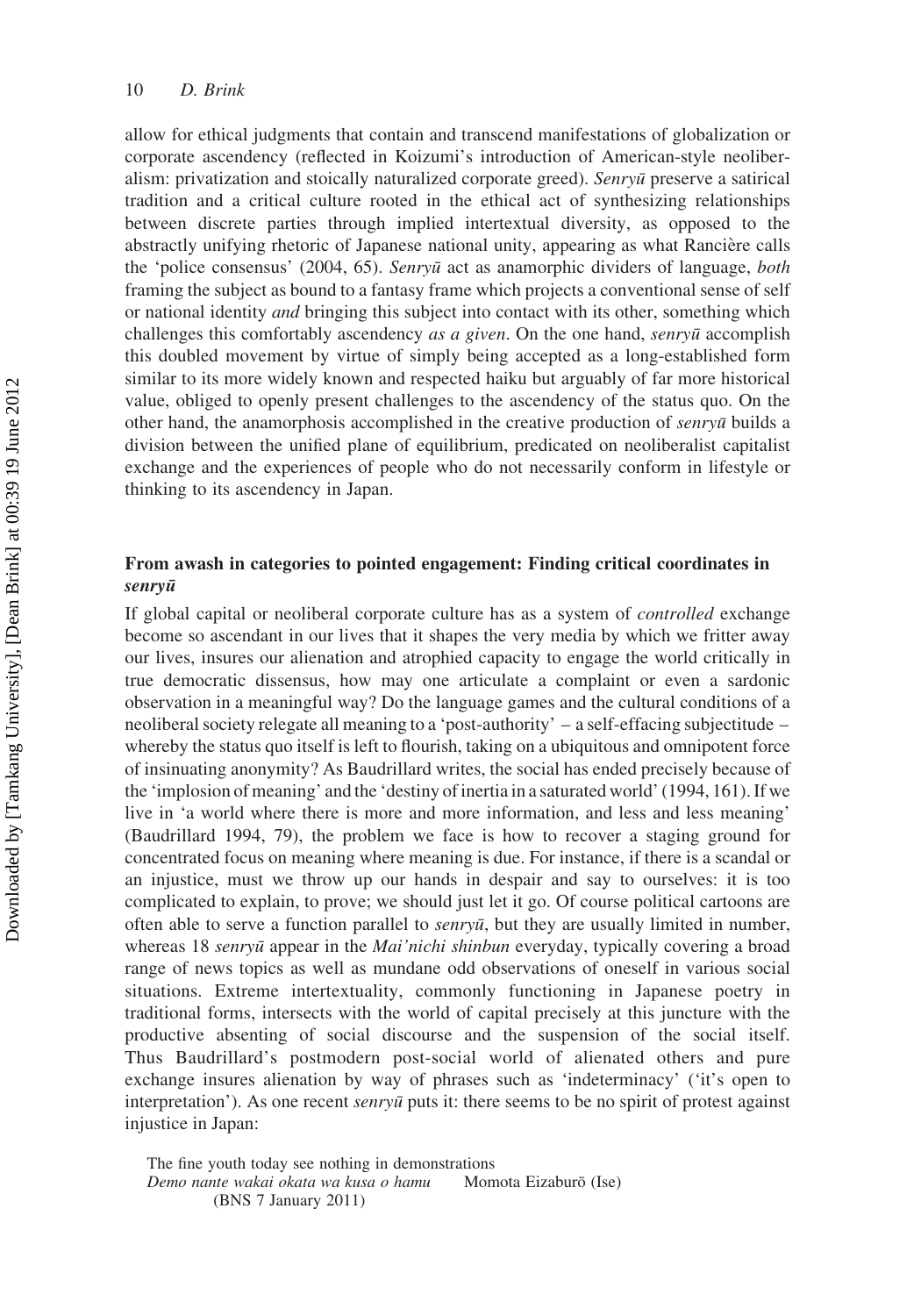The diction implies that the youth have vainly risen above ideals, as if demonstrations were a dirty job. Everyone just goes along with a profound *jouissance* of passive engagement by way of a disavowal of their very possibility of protest. Meaninglessness is enjoyed; and as nonsense is cultivated – *demanded*, we may even say – by the post-social, the mediated experience of contested, historical life is postponed, forming post-life. Here senry $\bar{u}$  suggest a form of critical writing that stands out – like political cartoons in Western newspapers and magazines – as a form of social critique that deserves attention. A sense that children have become the new youth police exposing parents for crimes against the global order by failing to achieve consumer aptitude is satirized in the following verse:

Upon verifying the phone call fraud, it was just my son, testing me Sagi denwa kakunin shitara ko no tesuto Eguchi Meteorite (Kasuga) (BNS 19 January 2011)

The son is presented as fanatically worried that the parent is an incompetent consumer, but the verse intimates a *senryū* tradition of embodying a reversal of power, as well as expressing social criticism in feeling one's family permeated by mistrust and alienation. It satirically suggests the advent of a post-Cold War totalitarian-like capitalist dystopia in Japan. Complementary poems can be found in the following poems on the relation of the individual to groups:

I found myself as well within a group turning a blind eye  $Minu$  furi o shita shūdan ni boku mo ita  $C$ arefree Grandfather Mountain (Saitama) (BNS 1 January 2011)

A sense of automation and alienation are conveyed here as the poet documents being swept up into a group activity which is associated with corruption or the perpetuation of an injustice. Similarly, the following two poems document alienation in relation to other individual subjects:

I imagine the life of the person going before me Mae o iku hito no jinsei sōzō shi Otsuru (Kitakyūshū) Mail from my friend is read in my friend's voice

Tomo kara no mēru wa tomo no koe ga yomu Saka no Ue no Kaze [lit. 'Wind on the Hilltop'] (Kumamoto) (BNS 5 October 2010)

The first poem suggests how one can sometimes see life as something others live, so that one merely lives vicariously, so that the blind follow the blind in a circular, meaningless world. The second poem is also about alienation, but of a variety closely tied to new technologies. This 'mail' certainly refers to an audio voice message accompanying an email, yet leaves ambiguities, as 'mail' can be postal mail, so as to suggest simply reading the message from a friend in the friend's voice as we remember it in our heads. The literalization of this common projection of friends' voices in our minds not in a recording creates an uncanny virtual presence, removing the creative memory from our lives through this convenience. Thus *senryū* allows expression of catching oneself being transformed by the procedural changes accompanying new technologies (driven by capitalist invention of products and markets). Similarly, the following poem simply suggests how the mind is colonized by discourse on monetary value itself: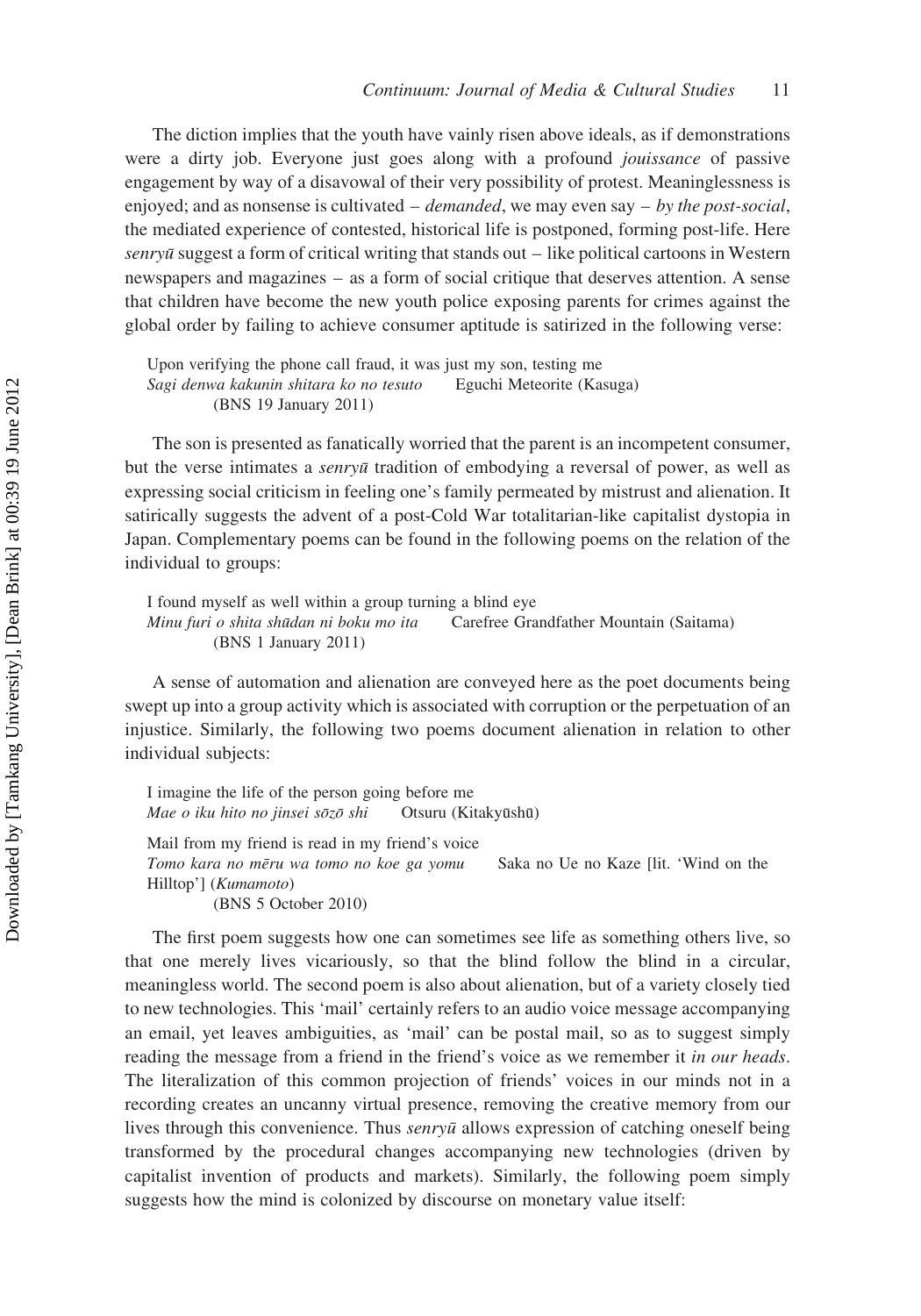I keep thinking about the price of land for the police box in front of the station Ekimae no kōban no chika ki ni kakaru Sakura (Kawasaki) (BNS 29 March 2011)

It satirizes a compulsively capitalist mindset, so that one's thoughts continuously contemplate useless issues, such as the value of prime real estate under a police box, which is never for sale.

How Japanese religious practices have been influenced by the rise of the consumptionand taste-defined subject is explored in the following poem, which satirizes the contemporary obsession with comfort at the expense of tradition:

Visiting the grave is cut short by mosquito bites Ka ni sasare mijikakunatta haka-mairi Pooh (Osaka) (BNS 3 October 2010)

The irony is that performing one of the most important religious observations for Japanese families has given way to performing Japanese identity as expressed in self-centred interest in the pursuit of a controlled, pleasurable environment, reflecting the overdetermining effects of consumer discourse and its matrix of categories governing an aestheticization of daily life and, here, an obsession with safety and comfort (Mori 2010).

#### Conclusion

Current events *senryū* can be characterized as a traditional form of Japanese poetry that has grafted onto the intertextual structuration of Japanese poetics in general a foregrounding of contemporary events. Traditional Japanese poetry may be understood as exhibiting extreme intertextuality, since the various brief Japanese forms all depend upon working in tandem with matrices of conventional uses and associations. Extreme intertextuality merely foregrounds this referencing of multiple intertexts – and in modern verse any discourse – so as to bring to bear in the poetry a density of reference, not the density of an intratextual textual construct as self-expression per se. Current events *senryū*, one should note, borrows only this conventional form of extreme intertextuality but largely abandons (or at best parodies) conventional associations of such poetic matrices of conventional phrasings and association (common to literary *senryū*). As such, it articulates satirical anamorphic observations of current events situated with reference to two or more divergent discourses (one often dominant, and implicitly resisted). Thus contemporary discourses fulfil the formal function of the poetic matrices, and have been doing so since the birth of this satirical form in the eighteenth century. This essay suggests that the intertextual structuration of senryū as a form has properties exceeding conventional capabilities of linear prose or free verse expression. Its radically intertextual articulations necessarily assert choices of attention as constitutive originary discourses or proto-discursive utterances capable of defying the status quo postmodern deferral of meaning and concomitant reproduction of a static 'social' that Baudrillard describes. Rather than reproducing an accepted, televisable version of events with journalistic 'objectivity' within accepted narrative patterns,  $senry\bar{u}$ becomes, in the way reportage innately reaffirms speaking in the first person, a crucible for presenting new discursive fusions and considerations.

#### Notes

1. This point echoes Slavoj Žižek's own use of Badiou to dispel the myth of cultural relativity and tolerance, exposing it as a refusal of the other's otherness, reducing its order to a version of a universal Anglo-American-styled capitalist order. See for instance, Slavoj Žižek, writing on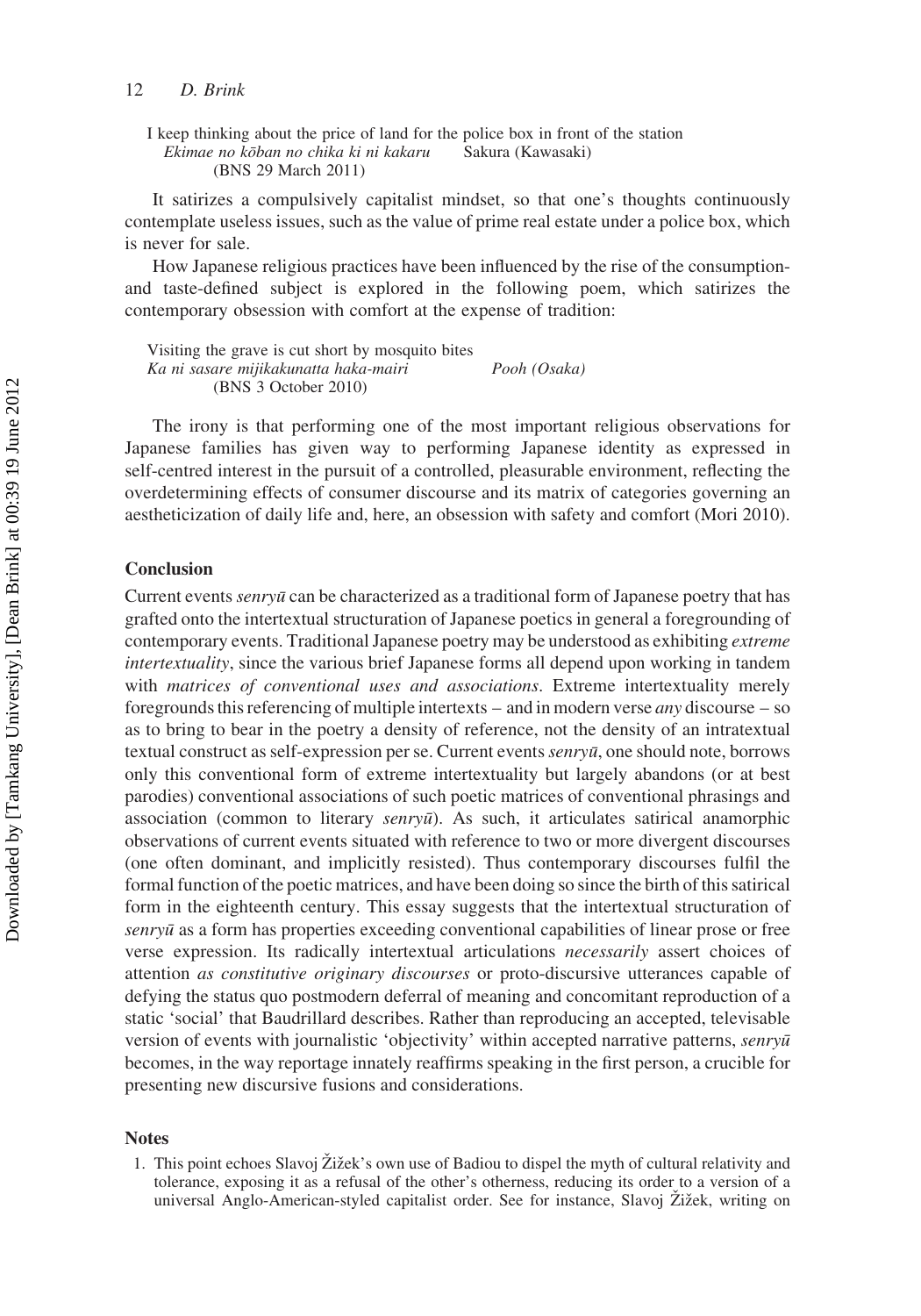being and event in Badiou: 'the subject emerges in the event of "exaggeration", when a part exceeds its limited place and explodes the constraints of balanced totality' (Žižek 1997, 92).

- 2. Taguchi gives the example of how one *senryū* poet, Tsuru Akira (1909–1938), in a period when open criticism of the government was unheard of, was arrested by the special police and died in prison for writing *senryū* protesting the Japanese use of the Marco Polo Bridge Incident (9 July 1937) as a pretext for all-out war with China; he writes that *senryū* today still maintain this critical social function (Taguchi 1995, 13, 17). Even a *senryū* handbook published by a *senryū* association which prefers literary  $senv\bar{u}$  (bungei senry $\bar{u}$ ) holds proletarian leftist and anti-war senryū poet Tsuru Akira in esteem as a current events senryū poet (Senryū Fun'en Ginsha 2002, 58).
- 3. See for instance Kamisaka 1930; Kida 1967; Suzuki and Okada 1984; Sakaraki 1905.
- 4. This study began as an investigation of contemporary *senryū*, thus the examples taken directly from the column are selected from summer of 2010 through March 2011. The original intention was to include *senryū* from other major newspapers, but the just popularity of the 'Almighty senry $\bar{u}$ ' column and its preponderance of current events senry $\bar{u}$  led to focus on it alone. The translations are mine unless otherwise indicated and opt for the strategy of recreating the antagonisms in each poem in more or less idiomatic English rather than literally word for word. 5. See 'Ban'nō senryū' [Almighty senryū] [In Japanese.] Wikipedia. http://ja.wikipedia.org/wiki/.
- Translation by author.
- 6. See  $\overline{Z}$ ižek's extended discussion in his 'Afterword' in Rancière (2004, 69–71).
- 7. Apparently the *senryū* column editors at least once felt the need to clarify this point, including at the bottom of the column the following explanation: 'Humor plays a large role in enriching expression. Yet in the spirit of humor the temptation to ridicule others should be avoided. [Before submitting your *senryū*] let us double-check that the poems we submit do not make mean-spiritedness their focus' ('Note from the Editor'. [In Japanese.] BNS 10 February 2011). According to  $senry\bar{u}$  handbooks as well, libelous exposure of people's secrets and personal attacks are not acceptable subject matter (Senryu¯ Fun'en Ginsha 2002, 32).
- 8. A general discussion and history of privatization in relation to neoliberalism, globalization and processes of dispossession can be found in Harvey 2005, 157–69.
- 9. For an in-depth but ultimately unconvincing contrarian view of the impact of neoliberalism on Japan, see Murphy 2006, 51–54.
- 10. The complexities of *senryū* on events related to the recent March 11 disaster deserve extended study in a separate essay and are not treated here as such. How the disaster – especially the nuclear dimension – will influence corporate status in Japanese society after the exposure of mismanagement of the Fukushima plants has yet to play out. Numerous related *senryū* appear in the months following March 11.
- 11. Susan Stewart utilizes M.K. Halliday's idea that 'antilanguages create a reality which is inherently an alternative reality, one that is constructed precisely in order to function in alternation' (Stewart 1978, 39, n. 99).
- 12. On general inequalities see Sandra J. MacLean, 'Globalization and the New Inequalities: Threats and Prospects for Human Security' (2004); on health-related inequalities in globalized societies see David Coburn and Elaine S. Coburn, "Health and health inequalities in a neoliberal global world" (2007).
- 13. Another subgenre of senryū, called 'businessman senryū' (sarasen, from saririman and senryū), document the absurdities and everyday ennui of servitude in corporate offices, various concerns over comfort and mediating work and family life. For examples, see books such as Yamafuji, Bitō, and Dai-ichi Life Insurance Company 2001.
- 14. Among the many articles appearing on this topic, one may begin with McNeill and Adelstein 2011.

#### Notes on contributor

Dean Brink is Assistant Professor in the English Department, Tamkang University, Taiwan. His recent research has focused on ideological uses of poetic matrices and extreme intertextuality in Japanese poetry, especially in colonial Taiwanese newspapers, and on the political dimension in Richard Wright's haiku oeuvre. Other studies have examined contemporary poetry, including tanka by the popular Japanese poet Tawara Machi, recent works by John Ashbery, and American antiwar poetry.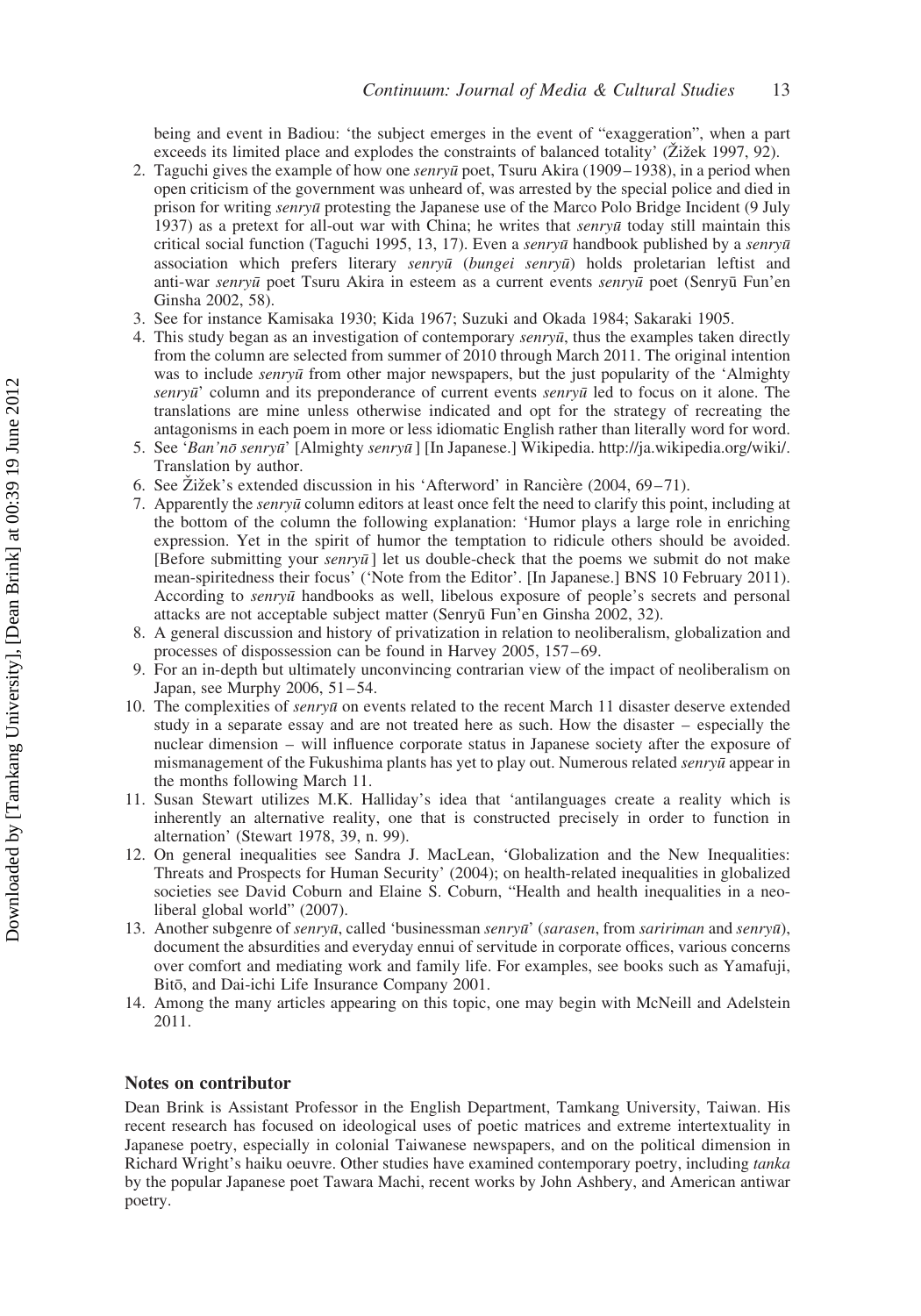#### References

- Ackermann, Peter. 1997. The four seasons: One of Japanese culture's most central concepts. In Japanese images of nature: Cultural perspectives, ed. Pamela J. Asquith and Arne Kalland, 36–53. Richmond: Curzon.
- Badiou, Alain. 2011. Second manifesto for philosophy. Trans. and ed. Louise Burchill. English, Cambridge, UK; Malden, MA: Polity.
- Ban'nō senryū [Almighty senryū]. 2010–2011. The daily newspaper [Mai'nichi shinbun], Tokyo morning edition.<http://mainichi.jp/>.
- Barthes, Roland. 1983. The fashion system. Trans. Matthew Ward and Richard Howard, Berkeley: University of California Press.
- Baudrillard, Jean. 1994. Simulacra and simulation. Ann Arbor: University of Michigan Press.
- Baudrillard, Jean. 2007. In the shadow of the silent majorities, or, the end of the social, Los Angeles: Semiotext(e).

Bourdieu, Pierre. 1984. Distinction: A social critique of the judgement of taste. London: Routledge.

Brink, Dean. 2008. Sustaining Jouissance: Commercial and Heian Intertexts in Tawara Machi's Tanka. Positions: East Asia Cultures Critique 16, no. 3 (Winter): 629–59.

BNS. See Ban'nō senryū, [Almighty senryū].

- Coburn, David, and Elaine S. Coburn. 2007. Health and health inequalities in a neo-liberal global world. In *The economics of health equity*, ed. Di McIntyre and Gavin Mooney, 13–35. Cambridge: Cambridge University Press.
- Critchley, Simon. 2007. Infinitely demanding: Ethics of commitment, politics of resistance. London and New York: Verso.

Derrida, Jacques. 1981. Dissemination. Chicago: University of Chicago Press.

- Giddens, Anthony. 1990. The consequences of modernity. Stanford: Stanford University Press.
- Ginsha, Senryū Fun'en, ed. 2002. Kyō kara anata mo senryū sakka [From today you too can be a senryū poet]. Kumamoto City: Senryū fun'en ginsha.
- Harvey, David. 2005. The new imperialism. Oxford Oxfordshire: Oxford University Press.
- Hein, Laura. 2008. The cultural career of the Japanese economy: Developmental and cultural nationalisms in historical perspective. Third World Quarterly 29, no. 3: 447–65.
- Heron, Taitu. 2008. Globalization, neoliberalism and the exercise of human agency. International Journal of Politics, Culture & Society 20, no. 1–4: 85–101.
- Hutcheon, Linda. 1994. Irony's edge: The theory and politics of irony. London: Routledge.
- Kamisaka, Kuratsugu. 1930. Shakai jihyō toshite no rakusho [Verse grafitti as criticism of society]. Tokyo: Takahara Shoten.
- Kida, Jun'ichirō. 1967. Rakusho Nihonshi [Japanese history in verse graffiti]. Tokyo: San'ichi Shoten.
- Lakoff, George. 1989. More than cool reason: A field guide to poetic metaphor. Chicago: University of Chicago Press.
- Lakoff, George. 2008. The political mind: A cognitive scientist's guide to your brain and its politics. New York: Penguin.
- MacLean, Sandra J. 2004. Globalization and the new inequalities: Threats and prospects for human security. Center for Global Political Economy Working Paper 04-02, January. Simon Fraser University, Burnaby, BC, Canada.
- McNeill, David, and Jake Adelstein. 2011. What happened at Fukushima? The Asia-Pacific Journal 9, no. 32 (August 8).<http://japanfocus.org/-Jake-Adelstein/3585>.
- Mori, Kenji. 2010. Individualization in the domain of the burial, grave and funeral rites: The dissolution of the modern Japanese family form. Japanese Journal of Family Sociology 22, no. 1: 30–42.
- Taggart, Murphy, R. 2006. East Asia's dollars. New Left Review 40: (July–August) 39–64.

Nakahata, Takashi. 2005. Bannō senryū derakkusu sen [Almighty senryū deluxe selection]. Tokyo: Mainichi Shinbunsha.

- Rancière, Jacques. 2004. The politics of aesthetics: The distribution of the sensible. Trans. and intro. Gabriel Rockhill, London: Continuum.
- Saitō, Daiyū. 2007. Senryūryoku [Power of senryū]. Ōsaka: Shin'yōkan Shuppan.
- Sakaraki, Akira. 1905. Sokumenkan bakumatsushi [Side-views on the history of the latter part of the Tokugawa period]. (2 Vol.). Tokyo: Daigaku Shuppankai, 1982.
- Shōji, Yamafuji, Sanryū Bitō, and Dai-ichi Life Insurance Company. 2001/2009. "Sarasen" kessakusen 1 [Selected best of "Businessman senryū"]. Tokyo: Kodansha.